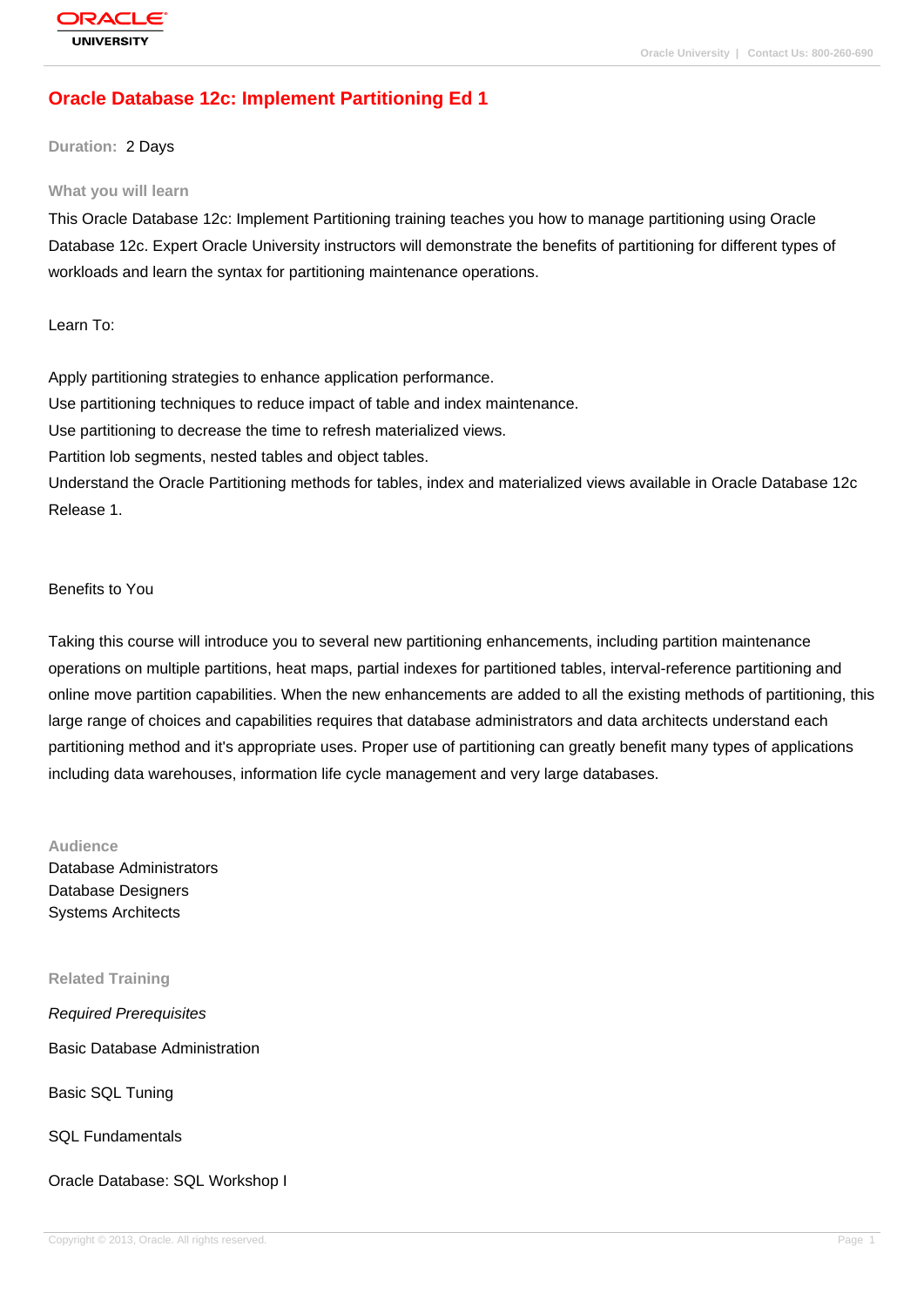## Suggested Prerequisites

Basic Data Modeling and Relational Database Design

Basic knowledge of Data Warehousing Design

Oracle Database: SQL Tuning for Developers

**Course Objectives** Describe the partitioning architecture, uses, and advantages Describe the partition types supported by the Oracle RDBMS List all of the options for creating partition tables Create partitioned tables Describe the table and index partition relationships List all the options of partitioned indexes Create partitioned indexes List all of the alterable partitioned table and index attributes Describe the overhead associated with each maintenance command Use the data dictionary to verify partitioning structure Create Materialized Views that are partitioned Explain the benefits of partitioning materialized views Show performance enhancements of partitioned materialized views Choose appropriate partition attributes for various application requirements Understand partitioning options with other database features Describe Oracle Enterprise Manager support of partitioned objects

**Course Topics**

#### **Partitioning Concepts**

VLDB Manageability and Performance Constraints Manual Partitions Versus Partitioning Partitioned Tables and Indexes Table Versus Index Partitioning Partitioned Indexes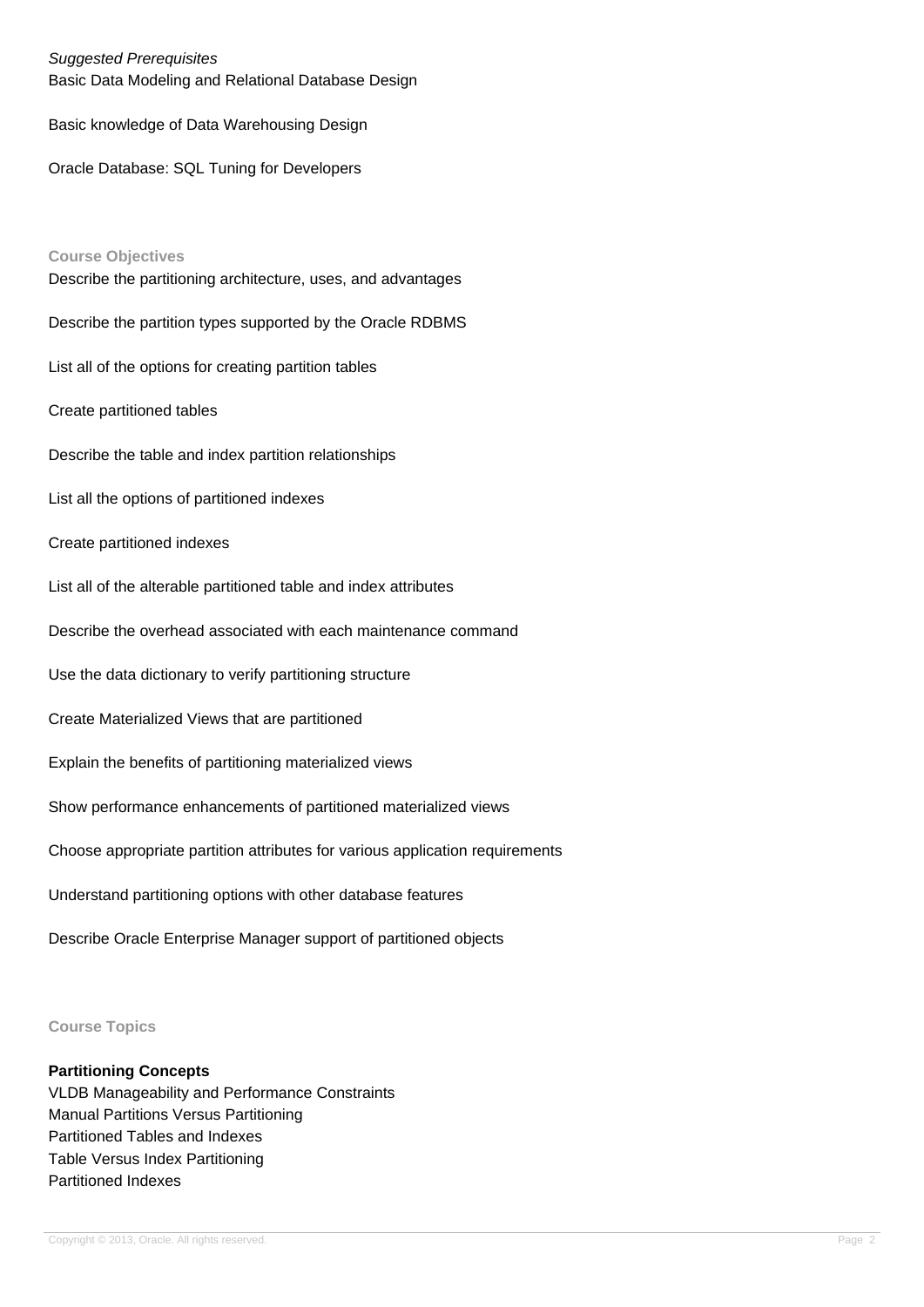Partitioning Strategies: Single-Level Partitioning Partitioning Strategies: Composite Partitioning Oracle Partitioning History

### **Implementing Partitioned Tables**

Table, Partition, and Segment Relations Creating Partitions with Enterprise Manager CREATE TABLE Statement with Partitioning Logical and Physical Attributes Partition Strategy Declaration: Single-Level Partitioning Specifying Partition Attributes Range Partitioning Interval Partitioning

### **Implementing Partitioned Indexes**

Partitioned Indexes Partitioned Index Attributes: Global or Local Partitioned Index Attributes: Prefixed or Nonprefixed Global Indexes Local Prefixed Indexes Local Nonprefixed Index Index Partitioning and Type Matrix Specifying an Index with Table Creation

## **Maintenance of Partitioned Tables and Indexes**

Maintenance: Overview Table and Index Interaction During Partition Maintenance Modifying the Logical Properties of Tables and Indexes Modifying Partition Properties on the Table Using the ALTER TABLE and ALTER INDEX Commands Renaming a Partition Partition Storage Changes Moving a Partition

## **Partitioning Administration and Usage**

Using Partitioned Tables Pruning Rules Static and Dynamic Pruning Pruning Tips Static Partition Pruning and Star Query Dynamic Partition Pruning and Star Query Collecting Statistics for Partitioned Objects ANALYZE and Partitioned Objects

## **Partitioning and Workload Types**

Partitioning in Data Warehouses Using Materialized Views for Summary Management Partitioning and Materialized Views Maintaining Partitions of a Materialized View Partition Change Tracking (PCT) Refresh PCT Refresh: Requirements When Is PCT Refresh Used?